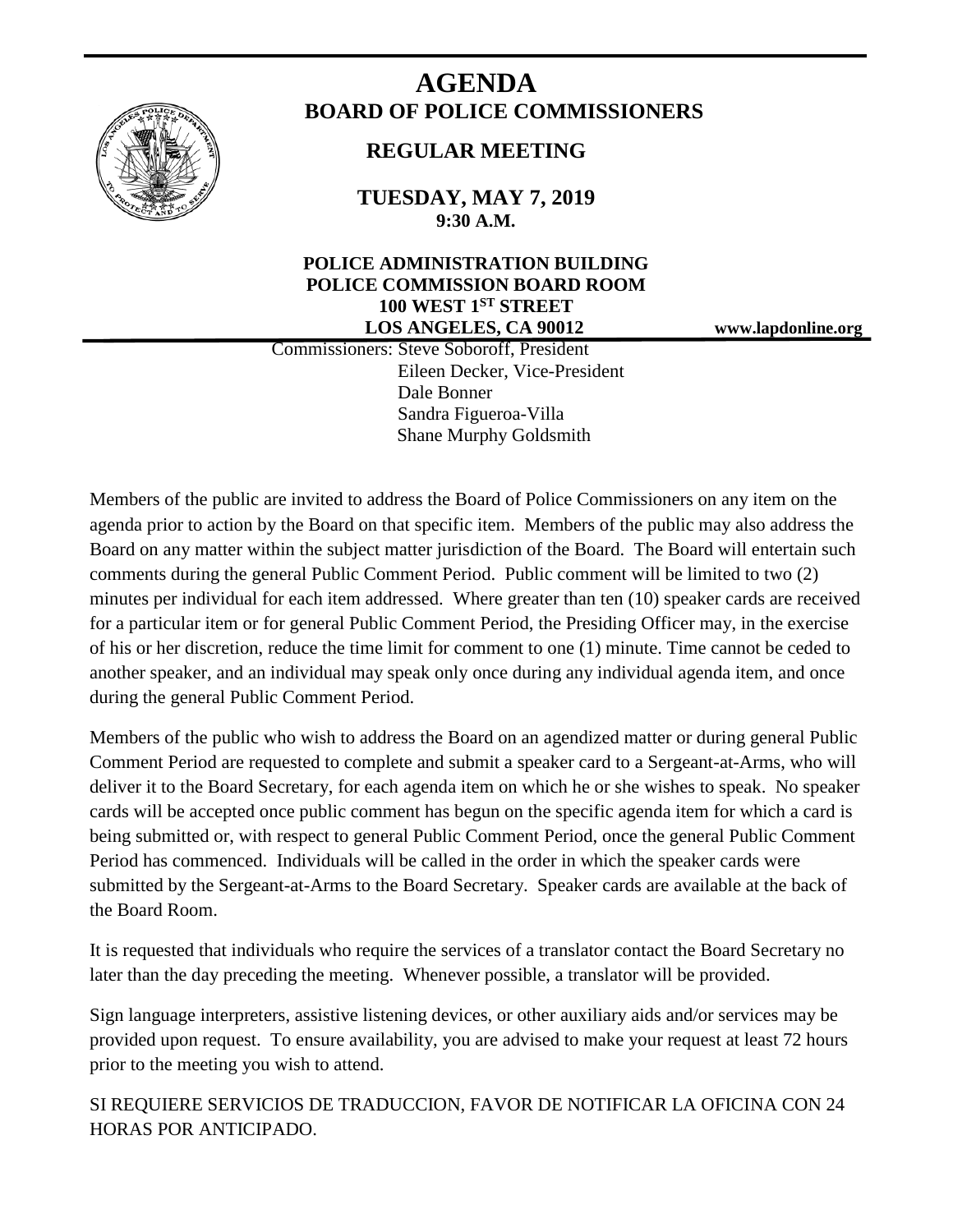# **1. CONSENT AGENDA ITEMS**

A. DEPARTMENT'S REPORT, dated May 1, 2019, relative to a monetary donation in the amount of \$250,000.00, from the Los Angeles Police Foundation, for the Harvard Park Community Safety Partnership program, for the benefit of  $77<sup>th</sup>$  Street Area and the community is serves, as set forth. [\[BPC #19-0126\]](http://www.lapdpolicecom.lacity.org/050719/BPC_19-0126.pdf)

Recommendation(s) for Board action:

RECEIVE the Department's report and TRANSMIT to the Mayor and City Council for acceptance.

B. DEPARTMENT'S REPORT, dated May 1, 2019, relative to a monetary donation in the amount of \$250,000.00, from the Los Angeles Police Foundation, for the South Park Community Safety Partnership program, for the benefit of Newton Area and the community it serves, as set forth. [\[BPC #19-0127\]](http://www.lapdpolicecom.lacity.org/050719/BPC_19-0127.pdf)

Recommendation(s) for Board action:

APPROVE the Department's report.

C. DEPARTMENT'S REPORT, dated May 1, 2019, relative to a monetary donation in the amount of \$891.00, from the Los Angeles Police Foundation, to be used to provide food and USB drives to the Community-Police Advisory Board (C-PAB) Symposium attendees, for the benefit of Office of Operations, as set forth. [\[BPC #19-0130\]](http://www.lapdpolicecom.lacity.org/050719/BPC_19-0130.pdf)

Recommendation(s) for Board action:

APPROVE the Departments' report and ACCEPT the donation.

D. DEPARTMENT'S REPORT, dated May 1, 2019, relative to a monetary donation a monetary donation in the amount of \$500.00, from CSUN, Northridge, to be utilized for food and recreational activities and events, for the benefit of the Topanga Area Cadet Program, as set forth. **[\[BPC #19-0128\]](http://www.lapdpolicecom.lacity.org/050719/BPC_19-0128.pdf)** 

Recommendation(s) for Board action:

APPROVE the Department's report and ACCEPT the donation.

E. DEPARTMENT'S REPORT, dated May 1, 2019, relative to a monetary donation in the amount of \$150.00, from Elks Lodge Canoga Park, to be utilized for food and recreational activities and events, for the benefit of the Devonshire Area Cadet Post, as set forth. **IBPC #19-0129** 

Recommendation(s) for Board action:

APPROVE the Department's report and ACCEPT the donation.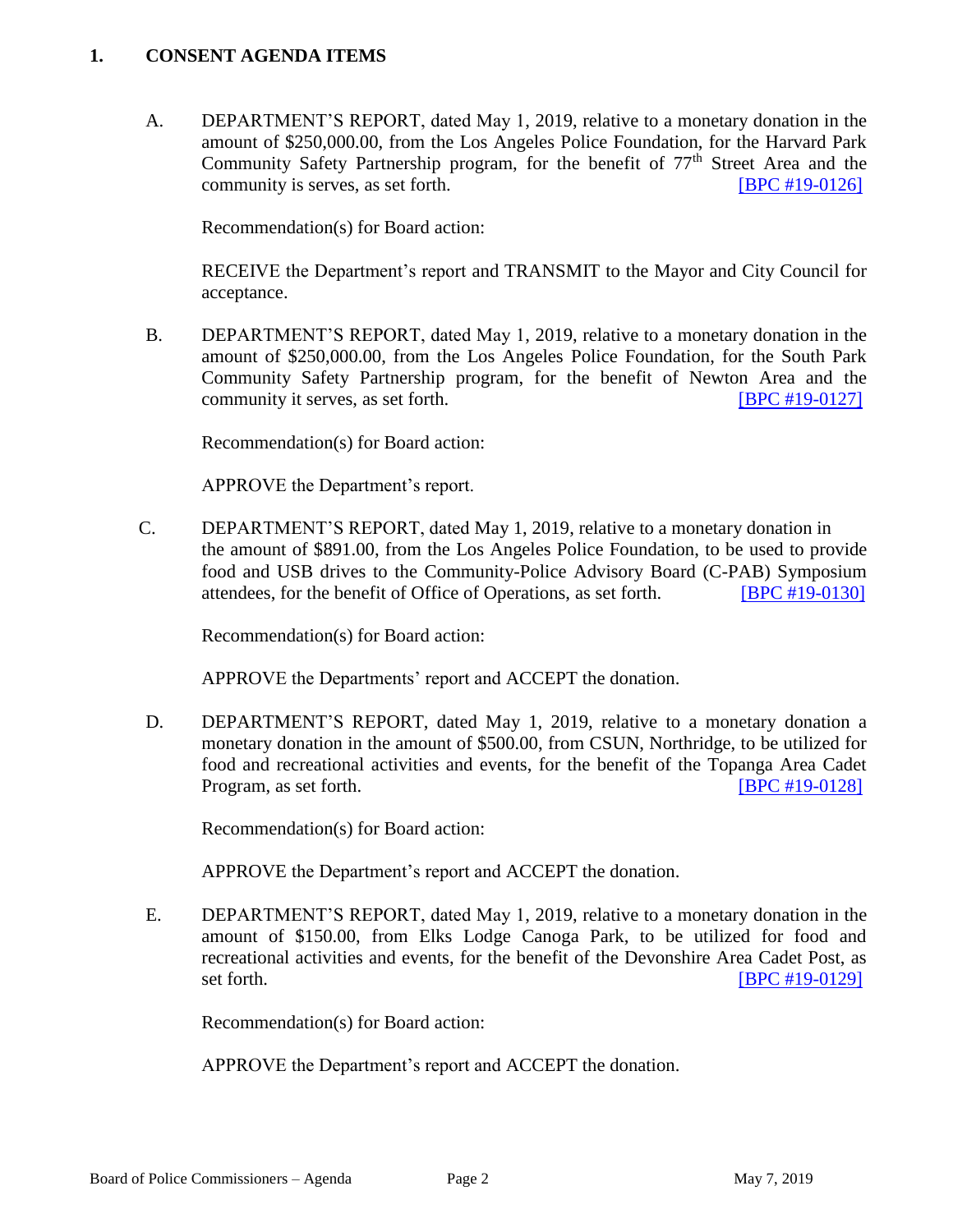F. DEPARTMENT'S REPORT, dated May 1, 2019, relative to a monetary donation in the amount of \$55.00, from the Valley Traffic Advisory Council, to be used to reimburse one Officer, for a Child Passenger Safety re-certification training fee, for the benefit of Valley Traffic Division, as set forth. **[\[BPC #19-0131\]](http://www.lapdpolicecom.lacity.org/050719/BPC_19-0131.pdf)** 

Recommendation(s) for Board action:

APPROVE the Department's report and ACCEPT the donation.

G. DEPARTMENT'S REPORT, dated May 1, 2019, relative to a monetary donation totaling \$800.00, from Supporters of Law Enforcement in Devonshire, to be used for the Devonshire Area's entrance fee to participate in the Los Angeles Department's (Department) softball league, for the benefit of Devonshire Area, as set forth.

[\[BPC #19-0132\]](http://www.lapdpolicecom.lacity.org/050719/BPC_19-0132.pdf)

Recommendation(s) for Board action:

APPROVE the Department's report and ACCEPT the donation.

# **2. REGULAR AGENDA ITEMS**

A**.** DEPARTMENT'S REPORT, dated April 24, 2019, relative to the Small Unmanned Aerial Systems Pilot Program progress report, as set forth. **[\[BPC #19-0133\]](http://www.lapdpolicecom.lacity.org/050719/BPC_19-0133.pdf)** 

Recommendation(s) for Board action:

APPROVE the Department's report.

### **3. REPORT OF THE CHIEF OF POLICE**

- Significant Incidents and activities occurring during the period of April 30, 2019 through May 7, 2019
- Crime Statistics
- Department Personnel Strength

# **4. PUBLIC COMMENT PERIOD**

### **5. CLOSED SESSION ITEMS**

- A. PUBLIC EMPLOYEE DISCIPLINE/DISMISSAL/RELEASE/PUBLIC EMPLOYEE PERFORMANCE EVALUATION. Law Enforcement Related Injury (LERI). Government Code Section 54957.
	- 1. LERI #039-18 Sergeant I *(Date of Occurrence – 06/12/18* One Police Officer III+I *Involved Party – C. W. Childs)* Two Police Officer III

Two Police Officer II One Police Officer I

### **ADJOURNMENT**